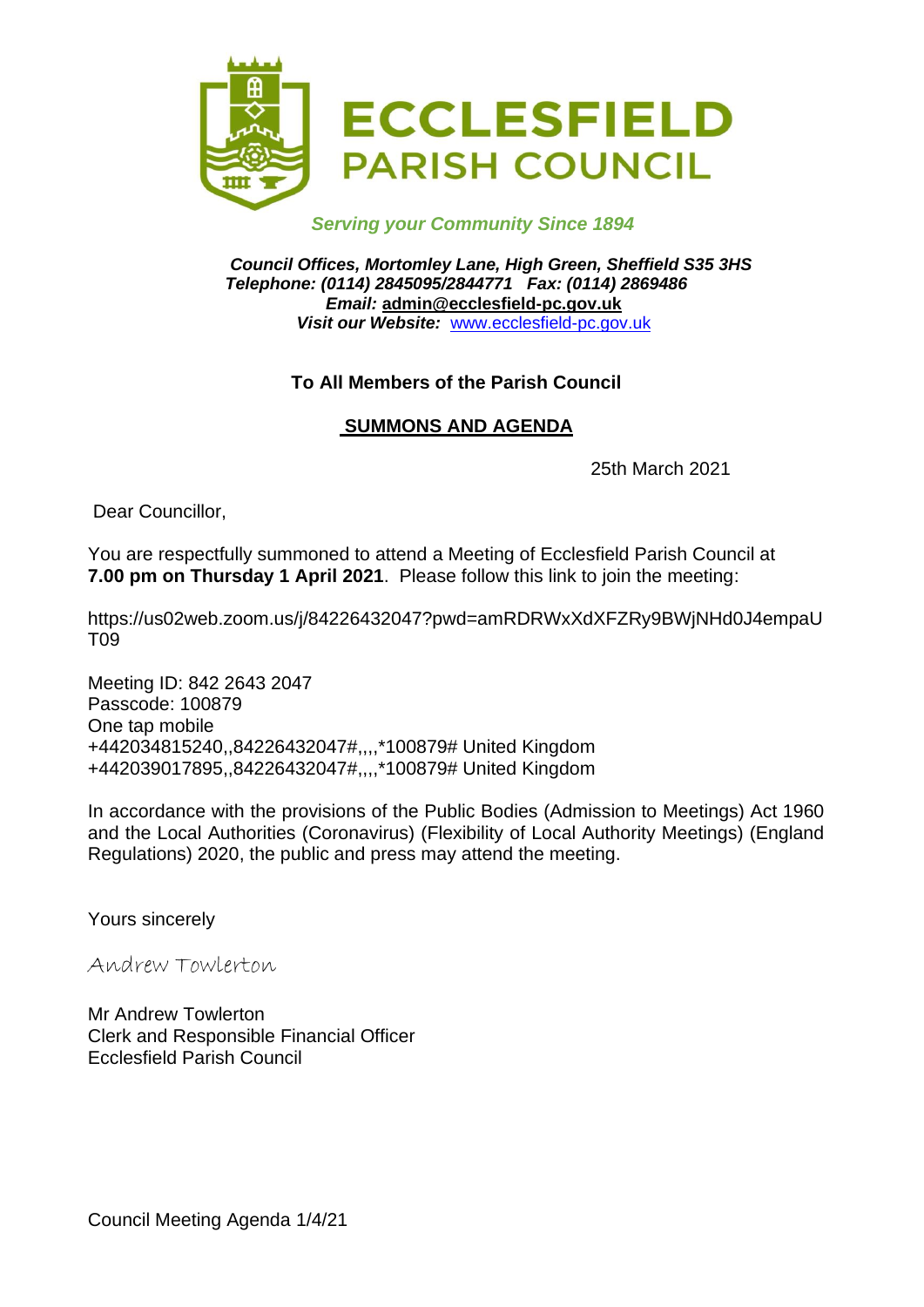## **Chairman's Announcement**

Prior to the commencement of the meeting, the Chairman will outline the procedure for this remote meeting to ensure that the meeting is effective and lawful including:

- Councillors must observe the Council's Code of Conduct during the meeting.
- Voting procedure.
- Public session and exclusion of the press and public procedures.
- Anyone wishing to record is asked to let the Chairman of the meeting know prior to the start of the meeting. The meeting is being recorded by the Council for the purposes of aiding the taking of minutes.
- All Councillors present are required to state their name prior to the commencement of the meeting.
- Councillors and the public are reminded that we are in the Election 'purdah' period.

# **AGENDA**

## **2020/161 (FC). Apologies and Reasons for Absence**

To note apologies for absence To approve any reasons for absence.

## **2020/162 (FC). Declarations of Interest**

To consider any requests for dispensation.

To note any declarations of interests not already declared under the Council's Code of Conduct or members Register of Disclosable Pecuniary Interests.

#### **2020/163 (FC). Exclusion of Press and Public**

To consider the exclusion of the Press and Public in accordance with Public Bodies Admission to Meetings Act) 1960 Section 1 (2) (as amended) due to the confidential nature of the business to be transacted.

#### **2020/164 (FC). Public Participation Session**

To receive questions from members of the public under the direction of the Chairman and in accordance with the Council's Standing Orders (Standing Order 3 states that the public participation session will be for no more than 15 minutes and a member of the public shall not speak for more than 3 minutes).

Members of the public should please note that the Council reserves the right to respond in writing if any matter requires further research or consideration and that reports should be submitted in writing before the meeting so they can be dealt with under correspondence.

# **2020/165 (FC). Council Minutes**

To approve the Minutes of the Full Council meeting held on 4 March 2021 (attached as item 165a).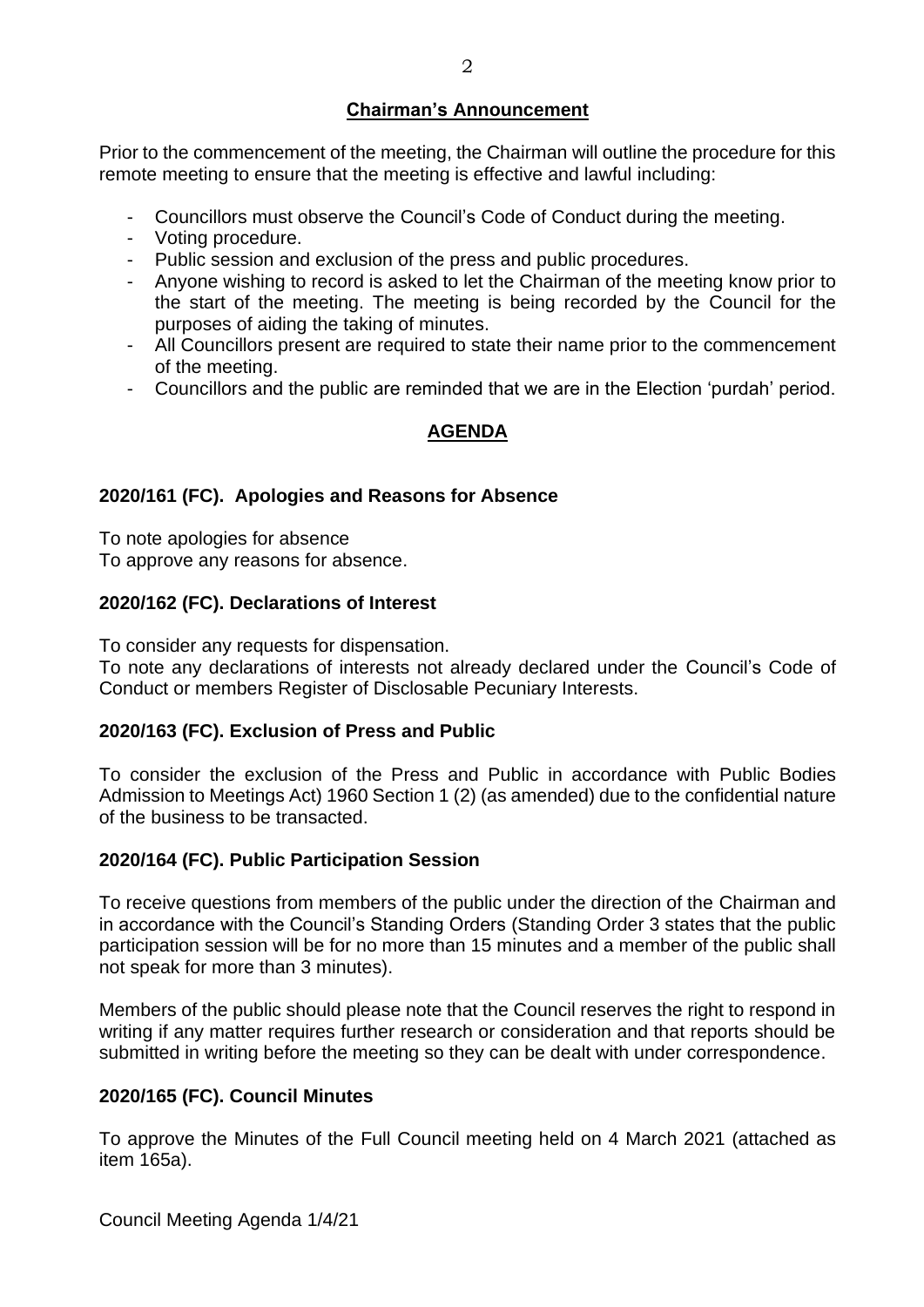NB – All Councillors are requested to inform the Clerk of any amendments that they wish to be noted prior to the meeting commencing.

# **2020/166 (FC). Environmental Planning Committee Minutes**

To approve the Minutes of the Environmental Planning Committee meetings held on 4 March and 18 March 2021 (attached as items 166a and 166b).

NB – All Councillors are requested to inform the Clerk of any amendments that they wish to be noted prior to the meeting commencing.

# **2020/167 (FC). Finance and Premises Minutes**

To approve the Minutes and approve any recommendations requiring Council approval of the Finance and Premises Committee meeting held on 23 March 2021 (attached as item 167a).Councillors attention is particularly drawn to the following items:

- 2020/119 (F&P) Grant Application, including 1.It is recommended to Council that Chapeltown Hockey Club be granted an award of £9,594.00 towards the rejuvenation of the artificial surface of the MUGA at the Caribbean Sports Social Club at Ecclesfield. 2. It is recommended to Council that Burncross Action Team be granted an award of £140.00 towards more bench and bench fittings at Bracken Hill.
- 2020/121 (F&P) Update on the Accounts of the Council.
- 2020/122 (F&P) Payments for Approval.
- 2020/123 (F&P) Covid Recovery Fund Draft Guidelines and Criteria.
- 2020/125 (F&P) Internal Audit of Accounts for the Year End 31 March 2021.

NB – All Councillors are requested to inform the Clerk of any amendments that they wish to be noted to the minutes prior to the meeting commencing.

# **2020/168 (FC). Payments for Approval**

To consider the approval of the list of payments made between the 22<sup>nd</sup> March 2021 and 25th March 2021 (attached as item 168a).

## **2020/169 (FC). New Code of Conduct produced by the Local Government Association**

At the direction of the Government, the Local Government Association (LGA) has designed a new Code of Conduct. The National Association of Local Councils (NALC) has been in liaison with the LGA during the process, and at its Board (NALC Assembly) meeting last week, it was resolved that NALC approves the Code and recommends it to all its member councils. The Parish Council is a member of NALC. The Council is asked to consider in principle adopting the New Code of Conduct. The YLCA is also '*recommending that it may be sensible for member councils to adopt this after councillors have had training in the new model, so that they know exactly what the Code says and can interpret it appropriately. YLCA will be providing training sessions as soon as we can'*.